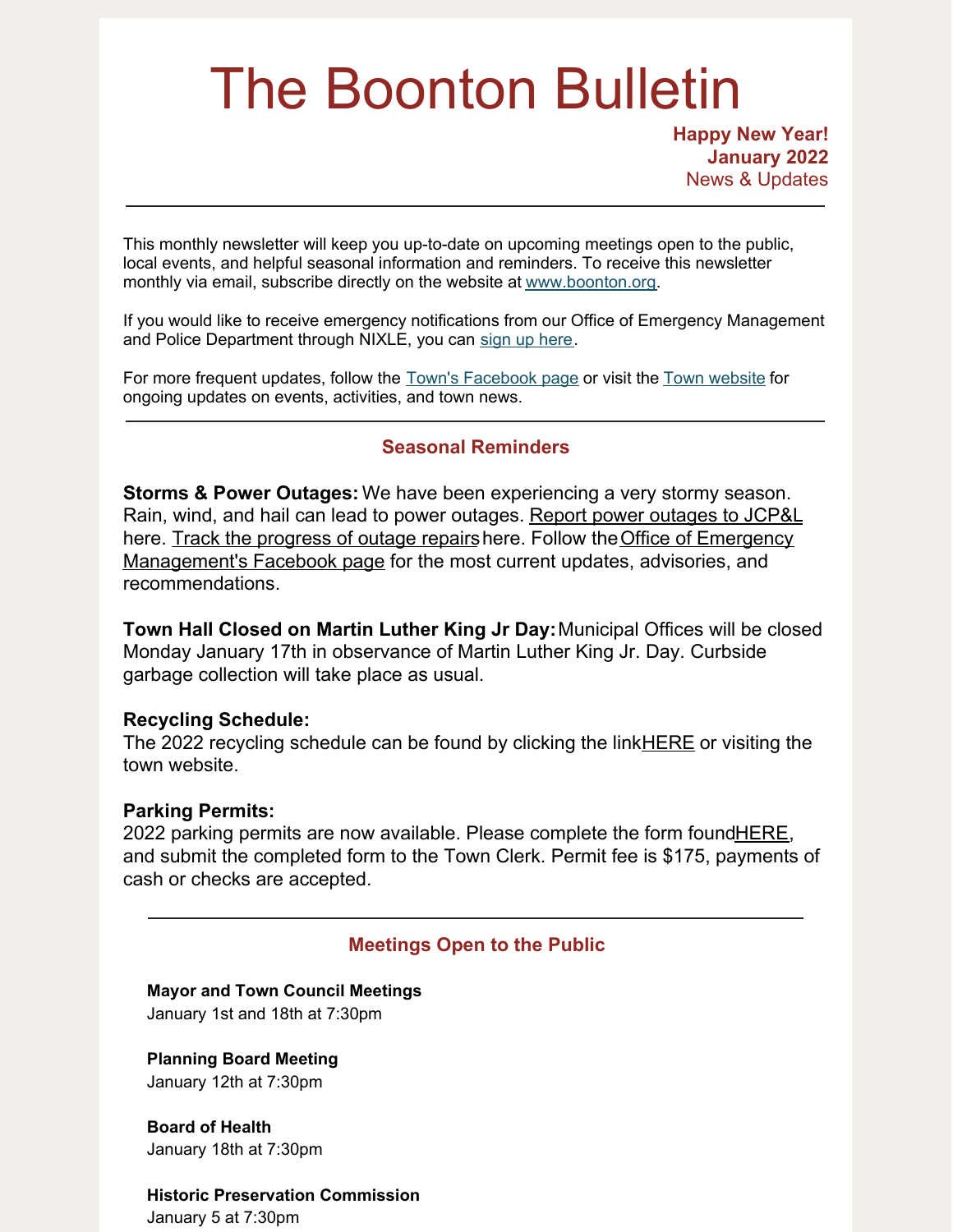**Meetings occur in person at Town Hall located at 100 Washington St., Boonton, NJ unless otherwise noted on the Town website.**

**Agendas are posted prior to each meeting and can be found in th[eAgenda](https://www.boonton.org/AgendaCenter) Center here. Minutes are added once approved.**

# **View the Town's [Calendar](https://www.boonton.org/calendar.aspx) here**

# **Events & Activities**

**Recent changes due to COVID:**Unfortunately, both our January/February scheduled Indoor Soccer Clinic and our Adult Basketball Open Gym have been cancelled at this time. We are hoping to reschedule them as soon as we are able to safely hold them indoors. If you signed up for the Indoor Soccer Clinic, you should have already received your refund. Contact [Tpryer@boonton.org](mailto:Tpryer@boonton.org) with any questions.

**Newly Added Events:** The Recreation Department is excited to announce new events for 2022:

- The Boonton Car, Truck, & Bike Show on Sunday May 22nd: Find details and registration information [here](https://www.boonton.org/DocumentCenter/View/3917/Boonton-Car-Show).
- The Boonton Bed Races on Main Street with a Kentucky Derby After Party on May 7th, more details and registration to follow. Details and registration will be on the Recreation Desk [here](https://boonton.recdesk.com/Community/Home) when available.

## **Register for all Recreation Event using Recreation Desk:**

Create a family account today and register for all activities in one location. Link to Recreation Desk [here](https://boonton.recdesk.com/Community/Home)

## **View the Recreation [Department's](https://www.boonton.org/446/Special-Events) events page here**

## **Board, Committee, and Department News**

#### **Housing:**

Morris Habitat for Humanity and Boonton Form Partnership to Rehabilitate Homes for Families in Need, find details and application [here](https://morrisfocus.com/2021/11/28/morris-habitat-for-humanity-and-the-town-of-boonton-form-partnership-to-rehabilitate-homes-for-families-in-need/), read the news article in the Morris Focus here. Financial assistance is now available for the rehabilitation of owner-occupied one family houses to assist residents in the removal of unsafe conditions in their dwellings, such as plumbing, heating/energy, electrical, lead-based paint, roof, structural, siding and wall masonry, exterior painting, interior improvements and premise repairs. To be eligible for assistance, applicants must meet federally recognized income guidelines

#### **Planning and Zoning:**

The Code Enforcement and Construction Department have repurposed an underused municipal vehicle for inspection purposes. While many of our longtime residents were accustomed to seeing the white Crown Victoria driving around town over the years, it was found to be past its useful life and unsafe. Our inspectors can now be seen driving around a Dodge Journey complete with clean identification stickers and municipal logo. Next time you see the vehicle around town, wave hello!